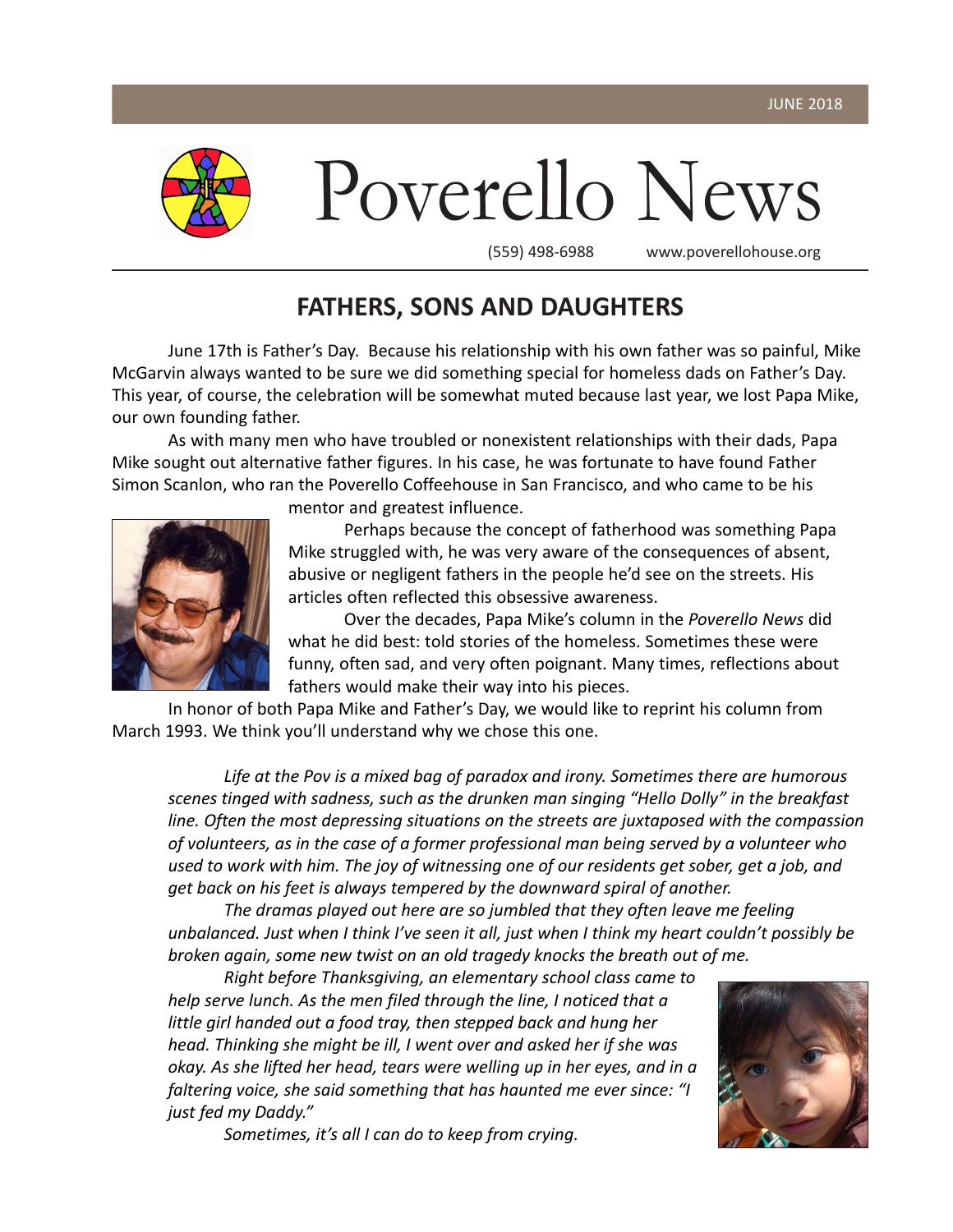#### JUNE 2018

## **"VIEW TO THE SOUL" -** *A Tribute to Papa Mike*

"Papa Mike" McGarvin, founder of Poverello House, was known for capturing on film the compelling faces of the homeless, and doing so with dignity and compassion. When he began taking pictures, he did so only after he had built a foundation of trust with the homeless. That foundation was erected with his smiles, his jokes, and his offer of peanut butter and jelly sandwiches out on the streets. Some of the subjects of his photographs refused him for months and even years, but he eventually won them over.

*View to the Soul* will be an Art Hop event that will pay tribute to the legacy and photos left by Papa Mike. The exhibit will also feature images from local photographers, including a "through the lens" section featuring photos taken by some of Poverello's homeless guests. This exhibit will be on display throughout the month of July. The Art Hop event will be held from **5:00 to 9:00 p.m. on July 5, 2018 at Jeffrey Scott Agency, located at 1544 Fulton Street in downtown Fresno.** Please come and help pay tribute to Papa Mike, his work at Poverello House, his photographic achievements, and the photography of many others who have documented the crisis of local homelessness.









### *WAYS YOU CAN HELP THIS MONTH*

Men's Underwear Women's Underwear Pillows \* Toilet paper Bath towels Milk \* Eggs Please join us at **Art Hop** on July 5, 2018 from 5:00 to 9:00 p.m.